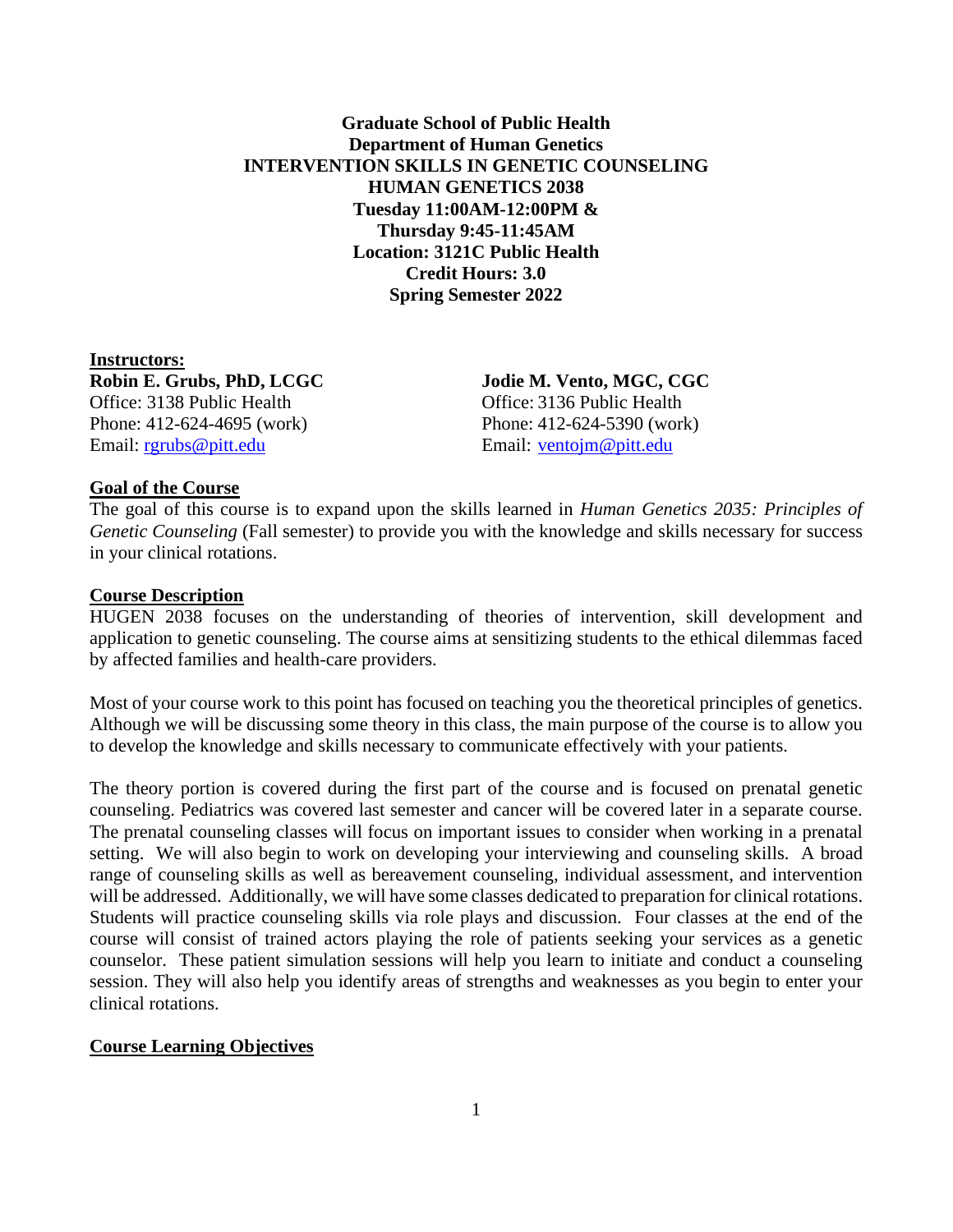After completion of this course, the student will be able to:

- 1. Describe community resources available to clients and their family members.
- 2. Communicate complex genetic and medical information to clients and the public.
- 3. Identify and practice the skills associated with providing genetic counseling in prenatal, pediatric, and adult cases.
- 4. Describe the grieving process and explain its importance to patients in genetic counseling sessions.
- 5. Demonstrate the process of client assessment and various counseling interventions.
- 6. Initiate and conduct a genetic counseling session.

## **Text Books Required Text:**



WR Uhlmann, JL Schuette, and Beverly Yashar. (2009) *A Guide to Genetic Counseling, 2nd Ed*. Wiley-Liss.

# **Recommended Texts:**

**GENETIC** 

BS LeRoy, P McCarthy Veach, NP Callanan. *Genetic Counseling Practice, Advanced Concepts and Skills, 2nd Ed.* (2021) Wiley Blackwell.



P McCarthy Veach, BS LeRoy, NP Callanan. (2018). *Facilitating the Genetic Counseling Process, 2nd Ed.* Springer.

J Weil. (2000). *Psychosocial Genetic Counseling*. Oxford University Press.

# **Course Format and Delivery**

This class utilizes Canvas for class content and grading. Notifications will be sent regarding course content throughout the semester. Please make sure to set up your Canvas to receive email notifications from Canvas and please check for announcements and notifications on a regular basis.

For the first two and half weeks of the semester, class will take place remotely using Zoom. It is expected that after this period, class will take place in person beginning on January  $27<sup>th</sup>$ . Due to the shifting nature of the pandemic, it may be necessary to alter this plan and the delivery of the course. Any changes will be shared with students via announcements on Canvas. Given the pandemic, it is important that students abide by public health regulations and University of Pittsburgh health standards and guidelines. For example, at this time, face coverings are required indoors for everyone regardless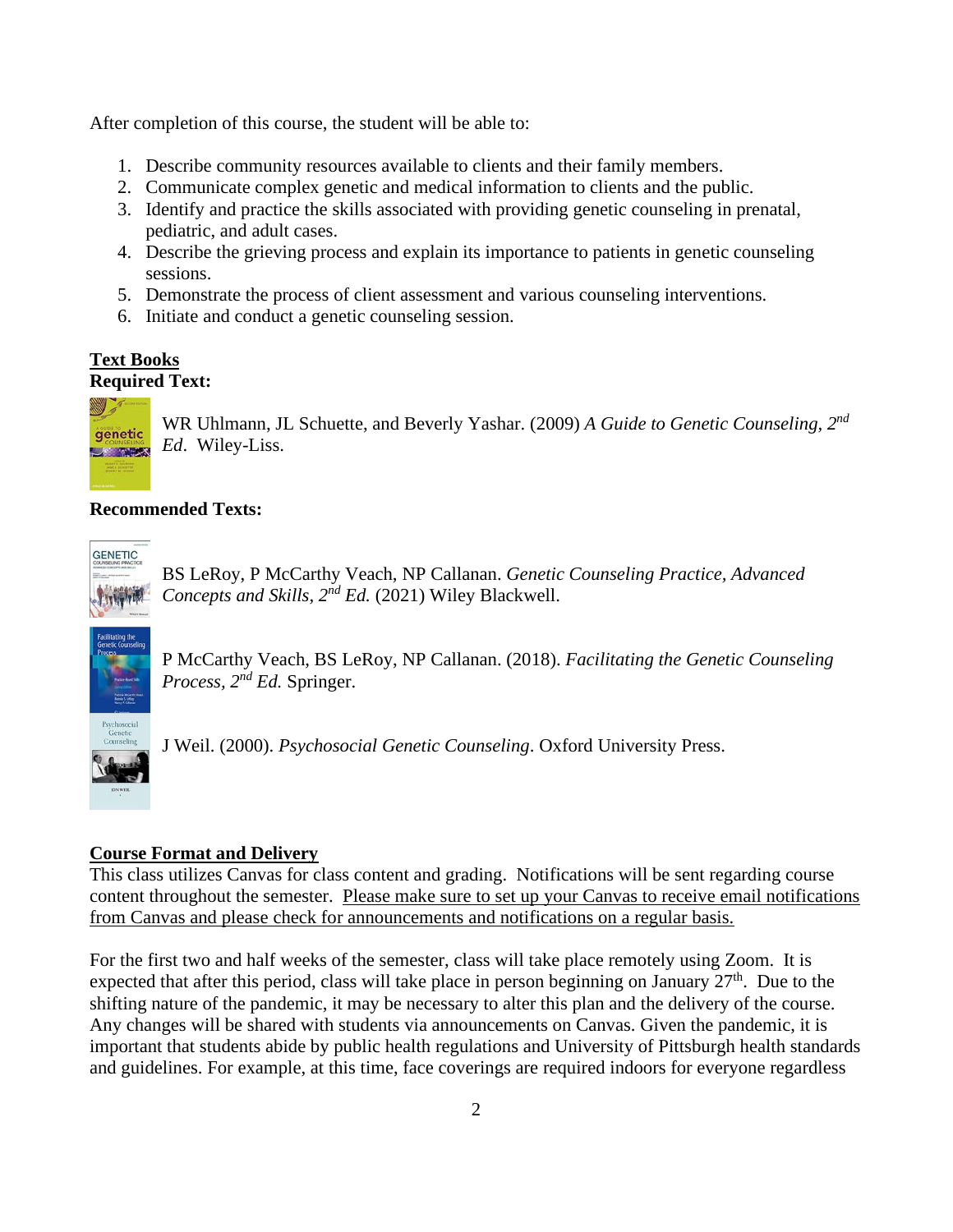of vaccination status. For the most up-to-date information and guidance, please visit [https://www.coronavirus.pitt.edu/.](https://www.coronavirus.pitt.edu/) If you are sick, please do not come to class in-person. Please email the course instructors, and we will determine the most appropriate make-up plan for class depending on the content.

We plan on recording most classes to make them available on Canvas. We recognize that some guest lecturers may prefer to not be recorded and we will communicate this information during the semester. Recordings will only be available for the semester and should not be distributed for non-class purposes**.**

### **Office Hours**

Office hours will take place prior to class on Thursday from 9 to 9:40 AM; when class takes place in person, office hours will take place in person in room 3121C and when class takes place remotely, office hours will take place via Zoom. The course instructors are available to meet at other times by appointment.

### **Grading Scale**

| 97-100% | $A+$  | 77-79% | $C+$ |
|---------|-------|--------|------|
| 93-96%  | A     | 73-76% | C    |
| 90-92%  | A-    | 70-72% | $C-$ |
| 87-89%  | $B+$  | 67-69% | $D+$ |
| 83-86%  | B     | 63-66% | D    |
| 80-82%  | $B -$ | 60-62% | D-   |
|         |       | -60    | F    |

## **Student Performance Evaluation**

Your grade for the course is based upon the grades you receive on the assignments, midterm exam, and final exam. Each exam is 100 points and the total number of points for the assignments is 165 for a total of 365 points. Since you are not graded on a curve, you will not be competing with one another for a grade. Therefore, we encourage you to help each other achieve the best work you are capable of producing. Working with one another to achieve mastery of the material will help you learn with greater ease and enjoyment.

#### **Late Work Policy**

Work that is turned in late without prior approval from the instructor(s) will result in 5% of the points for the assignment being deducted for each day the assignment is late. Students with extenuating or emergency situations should contact the instructor(s) as soon as possible, and preferably before the due date to make arrangements for assignments.

### **Attendance**

Class attendance is required. Ongoing and active participation in class discussions and projects is important for student learning, and students are encouraged to attend all class sessions unless excused by the course instructor(s). Attendance will be tracked and when a session is missed, a student should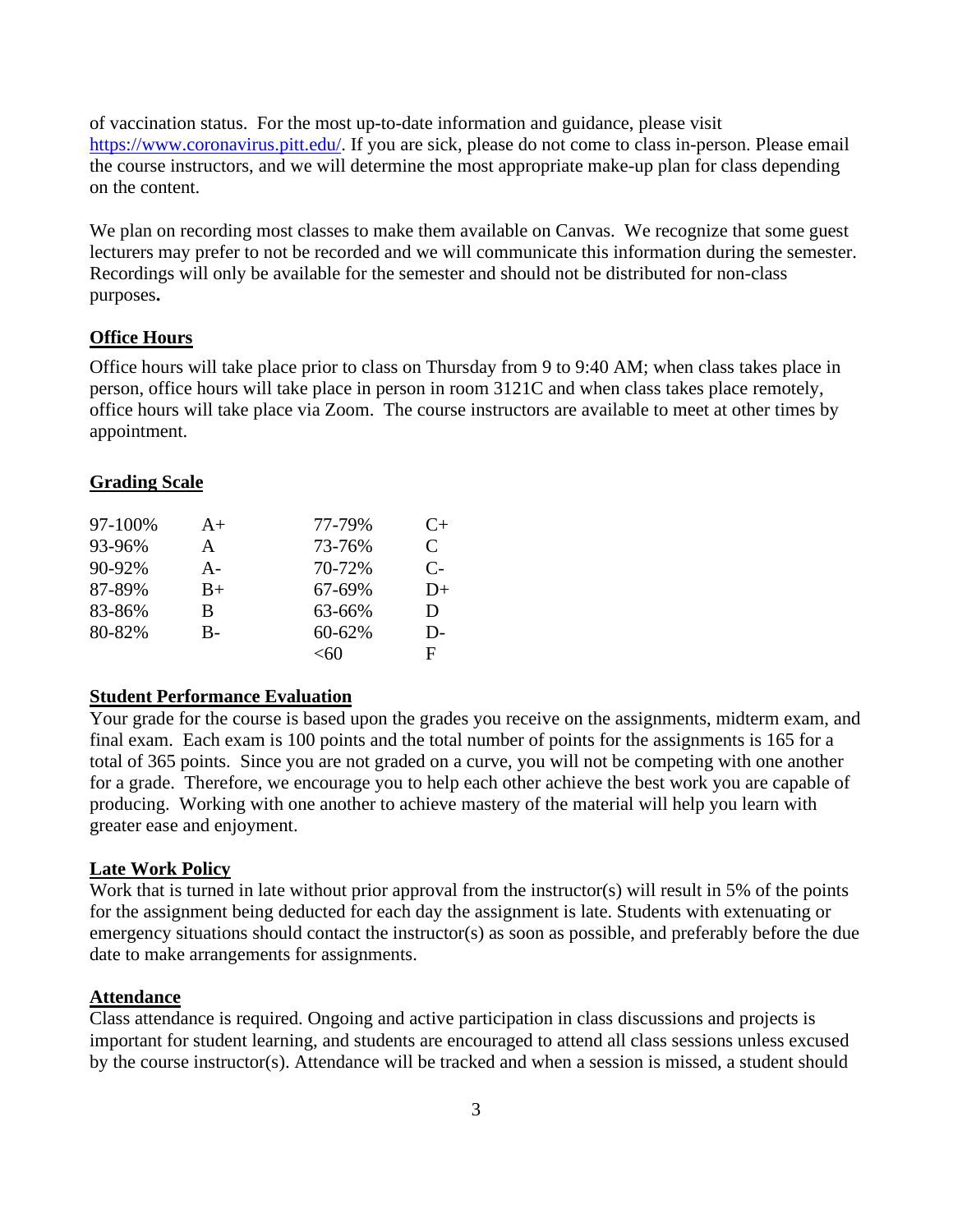alert the instructors to the absence and indicate when the recorded class was viewed. *If you miss more than two classes, you must write a paper on a topic selected by the instructors*.

# **Assignments**

All assignments should be turned in via Canvas by the due dates indicated in the class schedule. Should a due date be problematic, please let us know as there is some flexibility in the scheduling of the due dates. All file names should follow the format LASTNAME.ASSIGNMENT (i.e. Vento.Definitions.doc). When possible, documents should be in Word (it is harder to add comments in pdf documents).

# **Definitions Assignment (40 Points)**

Learning Objective 2: Communicate complex genetic and medical information to clients and the public.

Learning Objective 3: Identify and practice the skills associated with providing genetic counseling in prenatal, pediatric, and adult cases.

Instructions: You will be given a list of terms related to prenatal and pediatric/general genetic testing. You will write a paragraph describing each term as you would describe them to a client who has a high school degree and who has a very limited knowledge of prenatal testing.

## **Patient Letter: Teratology (30 Points)**

Learning Objective 1: Describe community resources available to clients and their family members.

Learning Objective 2: Communicate complex genetic and medical information to clients and the public.

Learning Objective 3: Identify and practice the skills associated with providing genetic counseling in prenatal, pediatric, and adult cases.

Instructions: You will write a letter to a patient who has sought your services as a genetic counselor because of a possible teratogen exposure. Each student will be assigned a brief clinical vignette (provided in the assignment module in Canvas). Based on your clinical scenario, you will need to write a patient letter. You should discuss relevant issues such as the risks associated with the specific exposure, and prenatal testing options, if appropriate.

# **Genetic Counseling Case Studies (40 Points)**

Learning Objective 1: Describe community resources available to clients and their family members.

Learning Objective 2: Communicate complex genetic and medical information to clients and the public.

Learning Objective 3: Identify and practice the skills associated with providing genetic counseling in prenatal, pediatric, and adult cases.

Learning Objective 5: Demonstrate the process of client assessment and various counseling interventions.

Learning Objective 6: Initiate and conduct a genetic counseling session.

Instructions: You will be assigned cases to research and determine diagnoses based on medical summaries. You will write a case report and a one page genetic counseling session outline for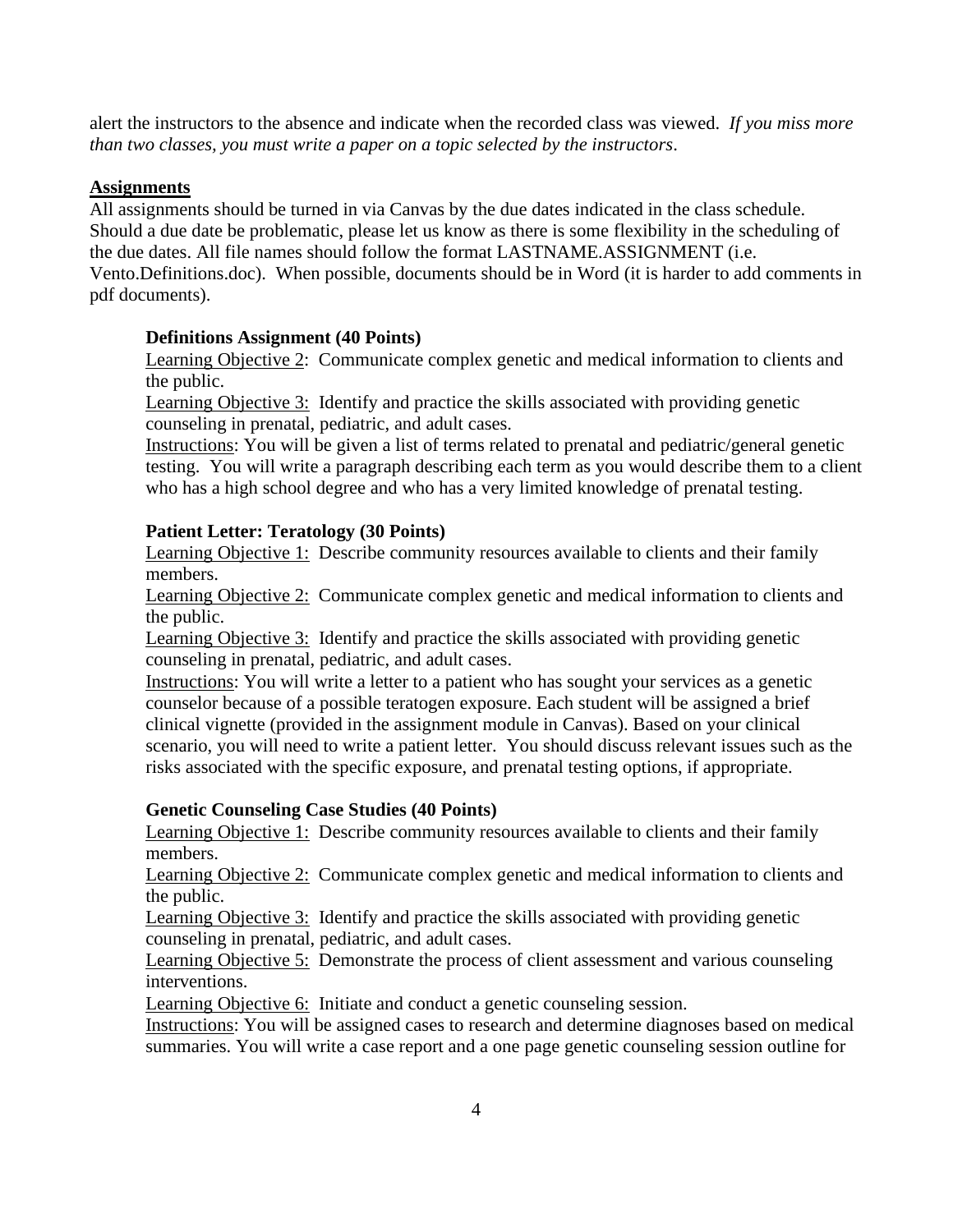the initial genetic counseling appointment with each patient/family. Additional instructions are available in the assignment module in Canvas.

#### **Support Group Experience and Paper (40 Points)**

Learning Objective 1: Describe community resources available to clients and their family members.

Instructions: You will visit a local support group (either in-person or virtually) at some point during the semester. After your visit you will write a short paper (1-2 pages) describing and assessing your experience, the dynamics of the group, and how this experience will inform your future practice of a genetic counselor.

#### **Discussion Board (15 points)**

Learning Objective 1: Describe community resources available to clients and their family members.

Learning Objective 2: Communicate complex genetic and medical information to clients and the public.

Learning Objective 3: Identify and practice the skills associated with providing genetic counseling in prenatal, pediatric, and adult cases.

Learning Objective 4: Describe the grieving process and explain its importance to patients in genetic counseling sessions

Learning Objective 5: Demonstrate the process of client assessment and various counseling interventions.

Learning Objective 6: Initiate and conduct a genetic counseling session.

Instructions: The course will utilize a discussion board to further facilitate class discussion. This will provide an opportunity for thoughtful reflection about assigned readings and course material. There will be 12 discussion board topics throughout the semester, and each week will have an assigned student to start the discussion. You will create an original post that is based on the readings/other materials (see Canvas for your assigned week and further details). You will also respond to at least four additional posts on the weeks in which you are not assigned as the original poster. Therefore, you will have a total of five posts (one original post & four responses). The original post is due before the corresponding class and the responses need to be completed by midnight on the Saturday after class. Each post is worth 3 points. Since the discussion board will be used throughout the entire semester, it addresses all learning objectives for the course.

#### **Patient Simulations:**

During the last four Thursday class sessions, you will be completing patient simulations. The first three simulations will be done in a group setting, where students are assigned an order and take turns conducting the genetic counseling session. The fourth simulation will allow you to individually counsel a patient. All sessions will be video recorded, and you will have the opportunity to review your recordings. Additional information will be discussed in the class session on preparation for simulations. Cases will be made available in the assignment module on Canvas. While required, there is no grade for patient simulations. You will meet with the course instructors to evaluate your work in the simulations.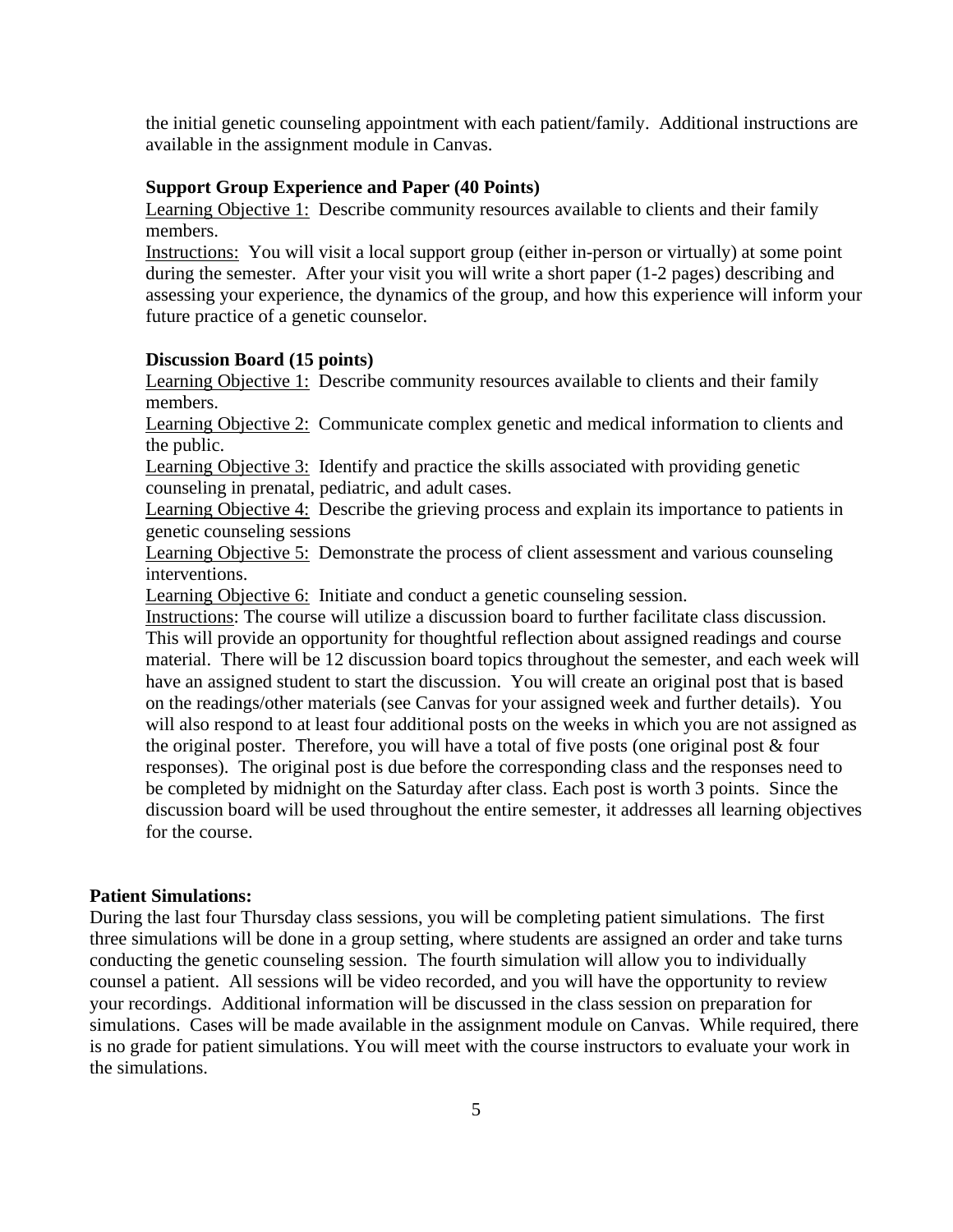Learning Objective 1: Describe community resources available to clients and their family members.

Learning Objective 2: Communicate complex genetic and medical information to clients and the public.

Learning Objective 3: Identify and practice the skills associated with providing genetic counseling in prenatal, pediatric, and adult cases.

Learning Objective 4: Describe the grieving process and explain its importance to patients in genetic counseling sessions.

Learning Objective 5: Demonstrate the process of client assessment and various counseling interventions.

Learning Objective 6: Initiate and conduct a genetic counseling session.

### **Academic Integrity**

All students are expected to adhere to the school's standards of academic honesty. Cheating/plagiarism will not be tolerated. The Graduate School of Public Health's policy on academic integrity, which is based on the University policy, is available online in the Pitt Public Health Academic Handbook [www.publichealth.pitt.edu/home/academics/academic-requirements.](https://na01.safelinks.protection.outlook.com/?url=http%3A%2F%2Fwww.publichealth.pitt.edu%2Fhome%2Facademics%2Facademic-requirements&data=01%7C01%7CRobin.Leaf%40pitt.edu%7Cd2b682f8df1344a1488b08d5f7078713%7C9ef9f489e0a04eeb87cc3a526112fd0d%7C1&sdata=6ufA2nSlUetTPqxC3zE70WlE7mLMvNKznCNB7nQHwj0%3D&reserved=0) The policy includes obligations for faculty and students, procedures for adjudicating violations, and other critical information. Please take the time to read this policy.

### **Accommodation for Students with Disabilities**

If you have a disability for which you are or may be requesting an accommodation, you are encouraged to contact both your instructor(s) and Disability Resources and Services, 140 William Pitt Union, (412) 648-7890, (412) 228-5347 for P3 ASL users, as early as possible in the term. DRS will verify your disability and determine reasonable accommodations for this course.

#### **Sexual Misconduct, Required Reporting and Title IX Statement**

The University is committed to combatting sexual misconduct. As a result, you should know that University faculty and staff members are required to report any instances of sexual misconduct, including harassment and sexual violence, to the University's Title IX office so that the victim may be provided appropriate resources and support options. What this means is that as your professors, we are required to report any incidents of sexual misconduct that are directly reported to us, or of which we are somehow made aware.

There are two important exceptions to this requirement about which you should be aware:

A list of the designated University employees who, as counselors and medical professionals, do not have this reporting responsibility and can maintain confidentiality, can be found here: <https://www.diversity.pitt.edu/civil-rights-title-ix/make-report/report-form>

An important exception to the reporting requirement exists for academic work. Disclosures about sexual misconduct that are shared as part of an academic project, classroom discussion, or course assignment, are not required to be disclosed to the University's Title IX office.

If you are the victim of sexual misconduct, Pitt encourages you to reach out to these resources: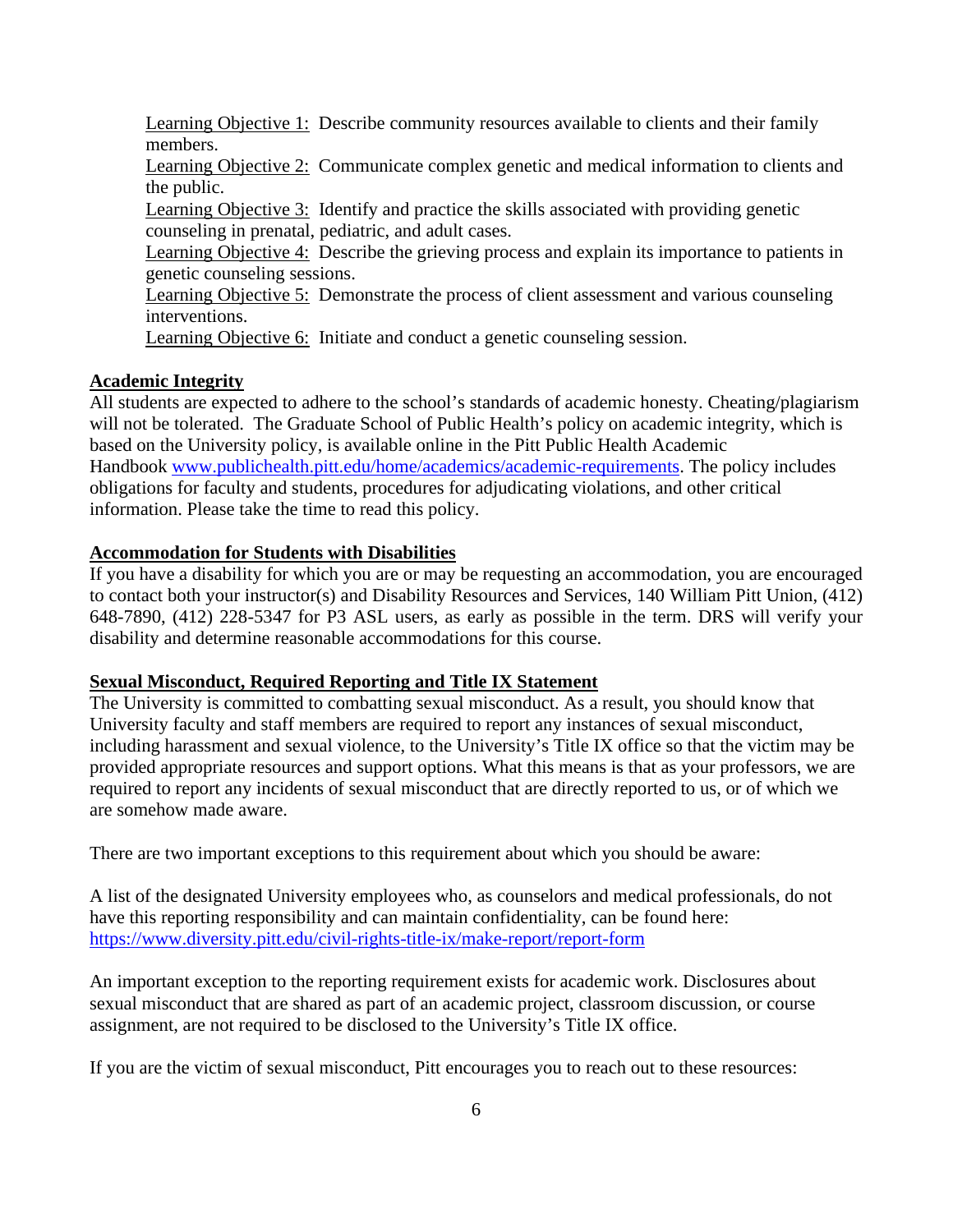• Title IX Office: 412-648-7860

• SHARE @ the University Counseling Center: 412-648-7930 (8:30 A.M. TO 5 P.M. M-F) and 412-648-7856 (AFTER BUSINESS HOURS)

If you have a safety concern, please contact the University of Pittsburgh Police, 412-624-2121. Other reporting information is available here: [https://www.diversity.pitt.edu/civil-rights-title-ix](https://www.diversity.pitt.edu/civil-rights-title-ix-compliance/make-report)[compliance/make-report](https://www.diversity.pitt.edu/civil-rights-title-ix-compliance/make-report)

Statement from the Department of Gender, Sexuality, and Women's Studies [This statement was developed by Katie Pope, Title IX Coordinator, in conjunction with GSWS instructors.]

# **Diversity Statement**

The University of Pittsburgh Graduate School of Public Health considers the diversity of its students, faculty, and staff to be a strength and critical to its educational mission. Pitt Public Health is committed to creating and fostering inclusive learning environments that value human dignity and equity and promote social justice. Every member of our community is expected to be respectful of the individual perspectives, experiences, behaviors, worldviews, and backgrounds of others. While intellectual disagreement may be constructive, no derogatory statements, or demeaning or discriminatory behavior will be permitted.

If you feel uncomfortable or would like to discuss a situation, please contact any of the following:

- the course director or course instructors;
- the Pitt Public Health Associate Dean responsible for diversity and inclusion;
- the University's Office of Diversity and Inclusion at 412-648-7860 or
- <https://www.diversity.pitt.edu/civil-rights-title-ix/make-report/report-form> (anonymous reporting form)

# **Copyright Notice**

Course material may be protected by copyright. United States copyright law, 14 USC section 101, et sec., in addition to University policy and procedures, prohibit unauthorized duplication or retransmission of course materials. See [Library of Congress Copyright Office](http://www.copyright.gov/) and the [University](https://www.policy.pitt.edu/cs-03-copying-copyrighted-material-formerly-10-04-01)  [Copyright Policy](https://www.policy.pitt.edu/cs-03-copying-copyrighted-material-formerly-10-04-01)**.**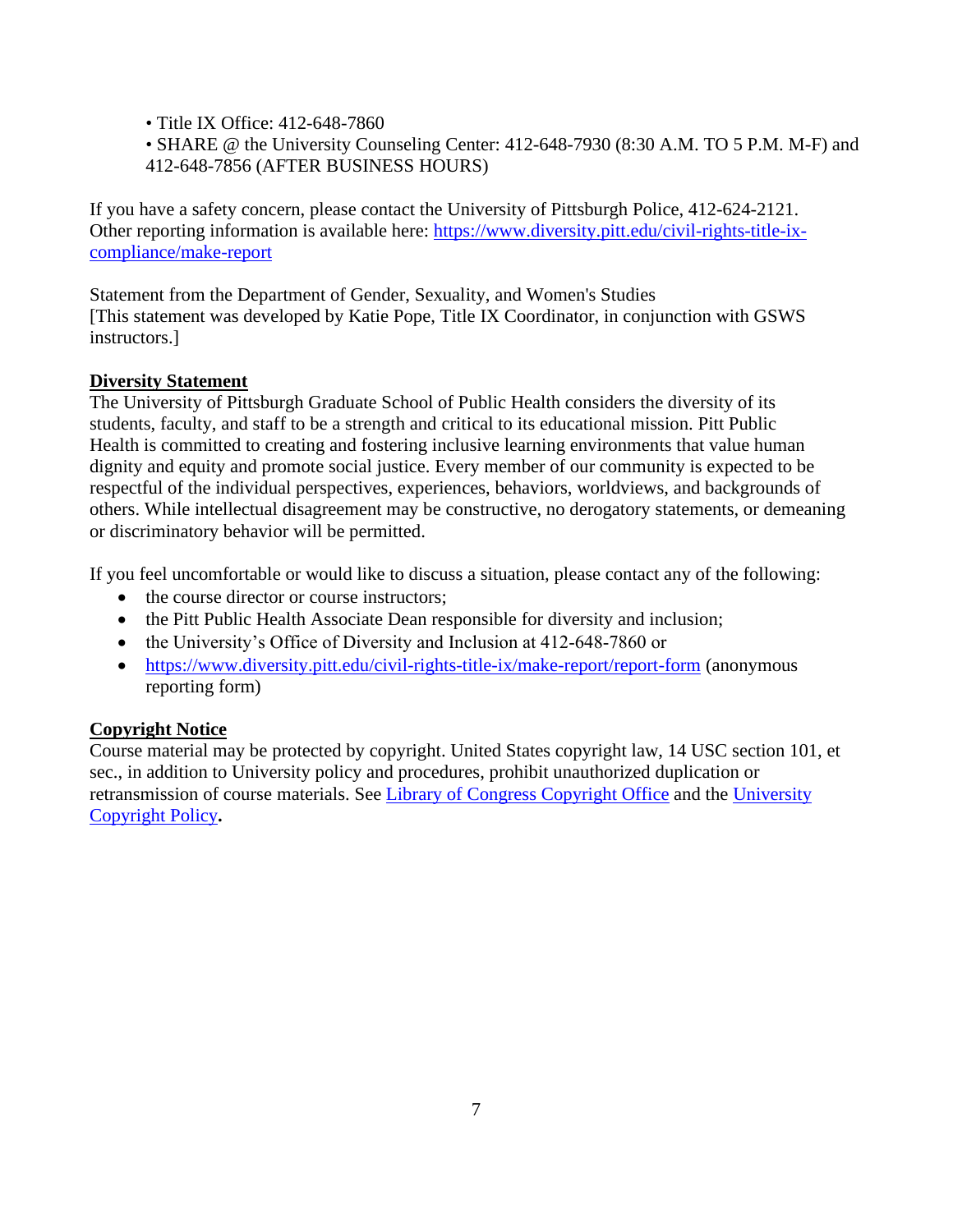# **Schedule of Sessions:**

| <b>Date</b> | <b>Class Topic</b>                                                                 | Lecturer(s)                                                                                           | <b>Readings</b>                                                                                 |
|-------------|------------------------------------------------------------------------------------|-------------------------------------------------------------------------------------------------------|-------------------------------------------------------------------------------------------------|
| T1/11/22    | Introduction to course<br>and community<br>resources                               | Jodie Vento, MGC,<br><b>LCGC</b><br>Robin Grubs, PhD,<br><b>LCGC</b>                                  | Chapter 4<br>genetic<br><b>Service</b>                                                          |
|             | <b>Starting a Session:</b><br>Small talk and<br>Contracting                        |                                                                                                       | <b>Facilitating the<br/>Genetic Counseling</b><br>Chapter 6                                     |
| R 1/13/22   | <b>Prenatal Genetic</b><br>Counseling I<br>(Introduction and<br>Carrier Screening) | Abby Peffer, MS,<br><b>LCGC</b>                                                                       | Readings posted to Canvas                                                                       |
| T1/18/22    | <b>Prenatal Genetic</b><br>Counseling I, con't                                     | Abby Peffer, MS,<br><b>LCGC</b>                                                                       |                                                                                                 |
| R 1/20/22   | <b>Prenatal Genetic</b><br>Counseling II<br>(Prenatal Testing)                     | Julia Stone, MS,<br><b>LCGC</b>                                                                       | Readings posted to Canvas                                                                       |
| T1/25/22    | Delivering Difficult<br><b>News</b>                                                | Robin Grubs, PhD,<br><b>LCGC</b>                                                                      | Psychosocial<br>Chapter 3, pages 79-86<br>Genetic<br>Counseling                                 |
| R 1/27/22   | <b>Prenatal Genetic</b><br><b>Counseling III</b><br>(Ultrasound)                   | Neil Saller, MD and<br>Meredith Jones, MS,<br><b>LCGC</b>                                             |                                                                                                 |
| $T$ 2/1/22  | Empathy                                                                            | Jodie Vento, MGC,<br><b>LCGC</b>                                                                      | Chapters 3-4<br>.<br>Facilitating the<br>Genetic Counseling<br>Stories as a Gift: PDF in Canvas |
| R 2/3/22    | <b>Prenatal Genetic</b><br>Counseling IV and<br>Teratology                         | Liz Sheehan, MS,<br><b>LCGC</b><br>Vickie Bacon, MS,<br>MPH, LCGC<br>Robin Grubs, PhD,<br><b>LCGC</b> | Readings posted to Canvas                                                                       |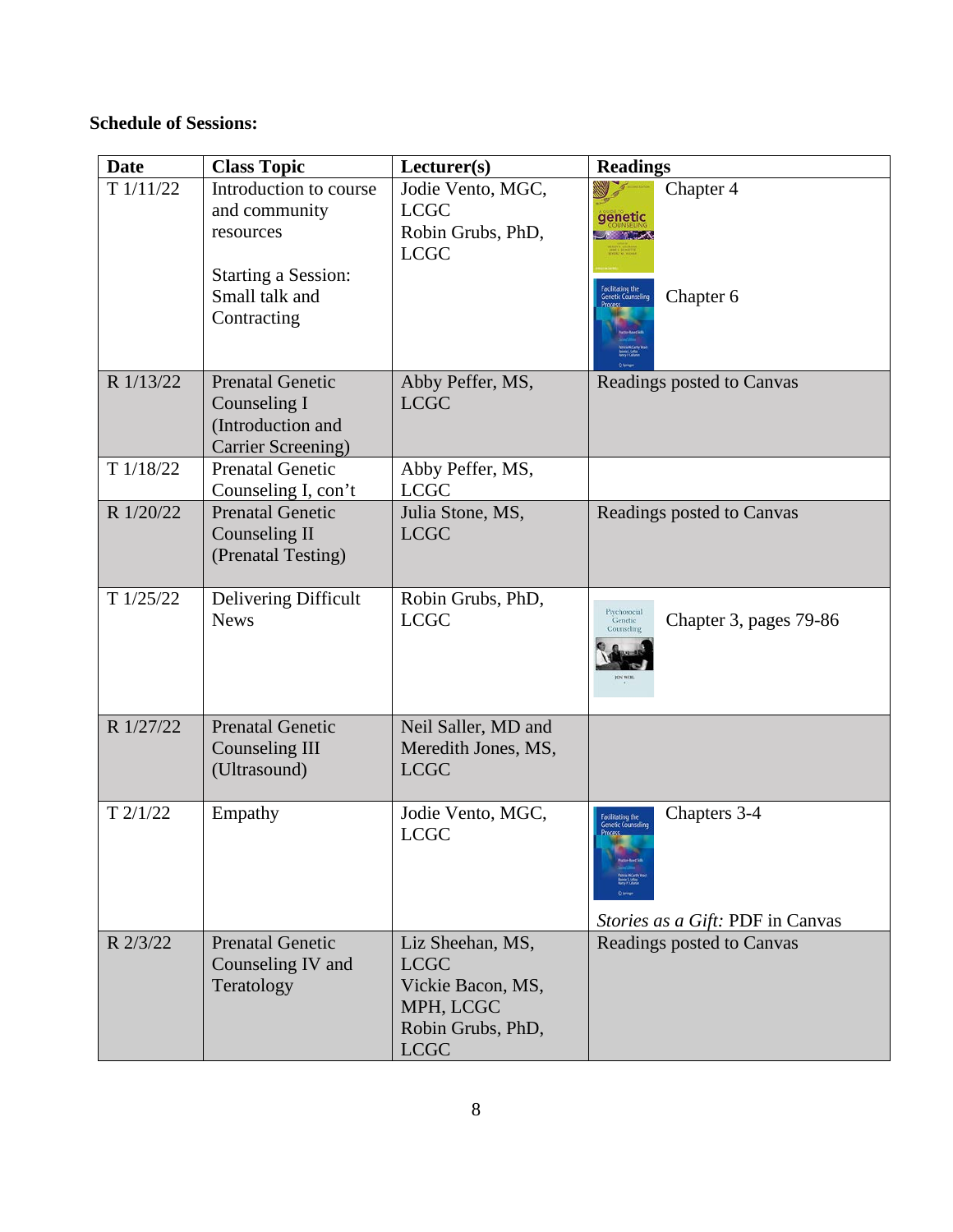| T 2/8/22              | Elements of a<br>Prenatal and Pediatric<br><b>Genetic Counseling</b><br>Session | Second year students                             |                                                                                                                        |
|-----------------------|---------------------------------------------------------------------------------|--------------------------------------------------|------------------------------------------------------------------------------------------------------------------------|
| R 2/10/22             | Counseling for<br>Pediatric and Adult<br>Cases                                  | Sarah Williams, MS,<br><b>LCGC</b>               | <b>Handouts in Canvas</b><br>Chapter 8<br>genetic<br>Psychosocial<br>Chapter 6, pages 181-211<br>Genetic<br>Counseling |
| $T$ 2/15/22           | <b>Genetic Counseling</b><br>for Disorders of<br><b>Sexual Differentiation</b>  | Selma Witchel, MD                                |                                                                                                                        |
| R 2/17/22             | <b>Bereavement</b><br>Counseling I                                              | Jodie Vento, MGC,<br><b>LCGC</b>                 | Readings posted to Canvas<br><b>GENETIC</b><br>Chapter 5                                                               |
|                       |                                                                                 | Definitions Assignment Due 2/17/2022 by midnight |                                                                                                                        |
| T 2/22/22             | Interviewing<br>Techniques                                                      | Robin Grubs, PhD,<br><b>LCGC</b>                 | Chapter 3<br>genetic                                                                                                   |
| R 2/24/22             | <b>Bereavement</b><br>Counseling II                                             | Robin Grubs, PhD,<br><b>LCGC</b>                 | Readings posted to Canvas<br>View or Read Ordinary People                                                              |
| $T \frac{3}{1/22}$    | Discussing Risk with<br>Patients                                                | Jodie Vento, MGC,<br><b>LCGC</b>                 | Chapter 7<br>genetic<br><b>STARK STARK</b><br><b>GENETIC</b><br>Chapter 4                                              |
| R 3/3/22              | <b>Midterm</b>                                                                  |                                                  | Jodie Vento, MGC, LCGC & Robin Grubs, PhD, LCGC                                                                        |
| T 3/8/22<br>R 3/10/22 | No Class Spring Break                                                           |                                                  |                                                                                                                        |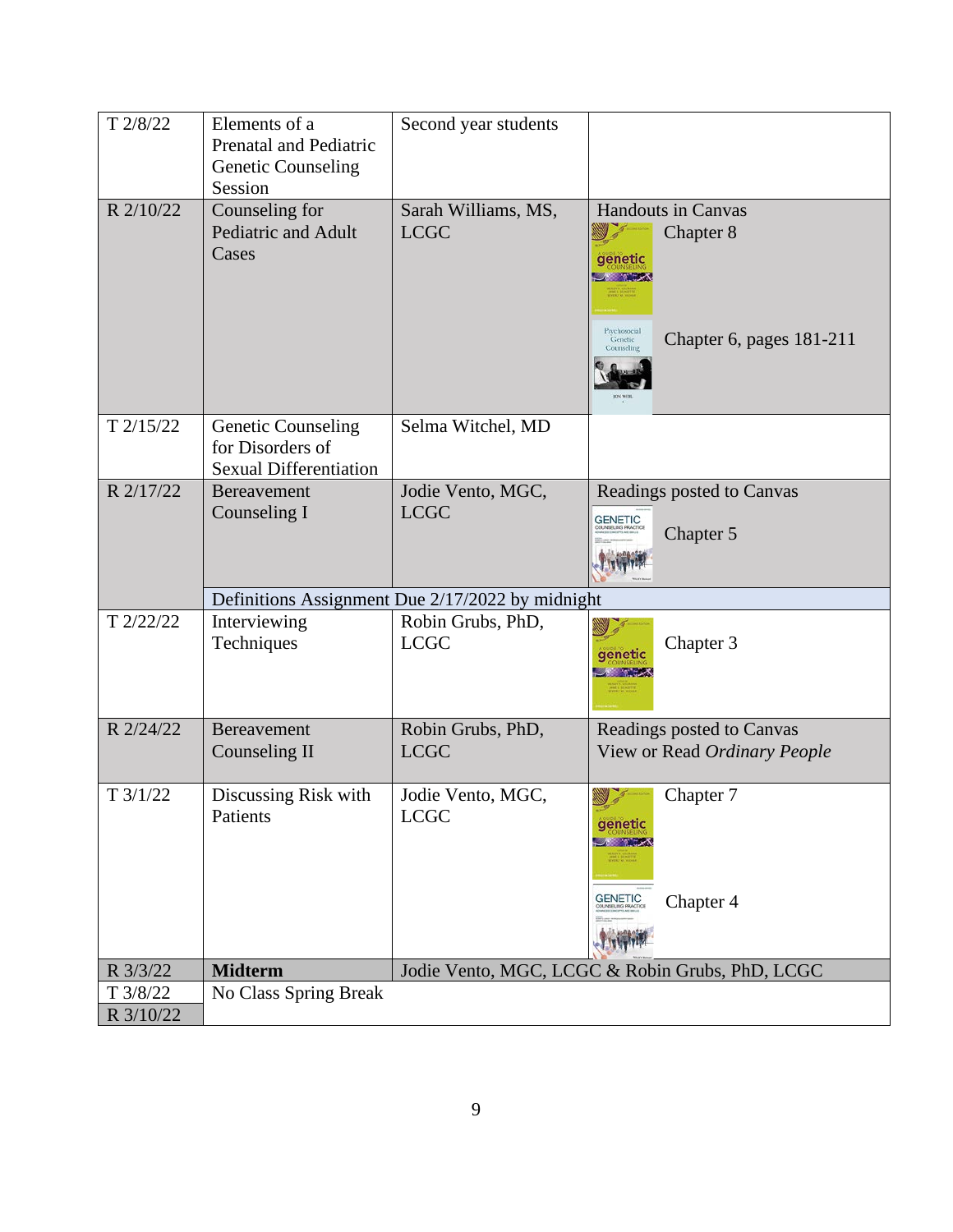| T3/15/22                             | Preparation for<br>simulations                                                     | Jodie Vento, MGC,<br><b>LCGC</b><br>Robin Grubs, PhD,<br><b>LCGC</b> | Recommended readings for all<br>simulations:<br>Chapters 8-9, 12<br>genetic<br><b>GENETIC</b><br>Chapters 3 & 12<br>Psychosocial<br>Genetic<br>Chapter 6<br>Counseling |
|--------------------------------------|------------------------------------------------------------------------------------|----------------------------------------------------------------------|------------------------------------------------------------------------------------------------------------------------------------------------------------------------|
| R 3/17/22                            | Theory, Assessment,<br>and Intervention I                                          | Robin Grubs, PhD,<br><b>LCGC</b>                                     | Readings posted to Canvas<br><b>Facilitating the</b><br>Genetic Counseling<br>Chapter 2                                                                                |
|                                      | Teratology Letter Due 3/17/2022 by midnight                                        |                                                                      |                                                                                                                                                                        |
| T 3/22/22                            | Theory, Assessment,<br>and Intervention II                                         | Robin Grubs, PhD,<br><b>LCGC</b>                                     |                                                                                                                                                                        |
| R 3/24/22                            | Health Literacy and<br><b>Genetic Counseling</b><br>for Intellectual<br>Disability | Jodie Vento, MGC,<br><b>LCGC</b>                                     | Please see simulation readings from<br>3/23/21                                                                                                                         |
| T 3/29/22                            | Transference and<br>Countertransference                                            | Robin Grubs, PhD,<br><b>LCGC</b><br>Jodie Vento, MGC,<br><b>LCGC</b> | .<br>Facilitating the<br>Genetic Counseling<br>Process_<br>Chapter 12<br><b>GENETIC</b><br>Chapter 8                                                                   |
| R 3/31/22<br>$9:30a-$<br><b>Noon</b> | Simulation I                                                                       |                                                                      |                                                                                                                                                                        |
| $T\frac{4}{5/22}$                    | <b>Simulation I Debrief</b>                                                        | Robin Grubs, PhD,<br><b>LCGC</b><br>Jodie Vento, MGC,<br><b>LCGC</b> |                                                                                                                                                                        |